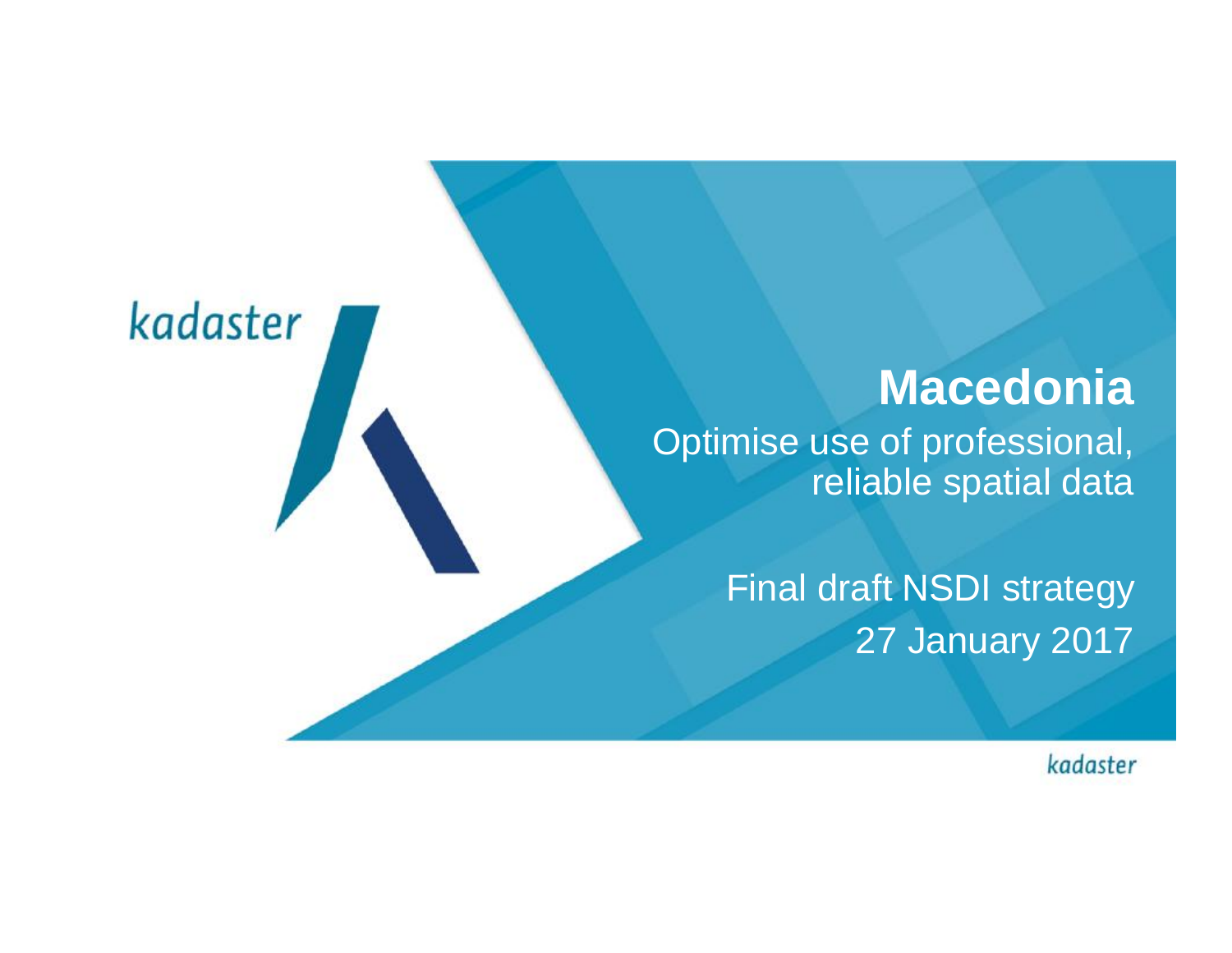

2 | Macedonia – Optimise the use of professional and reliable spatial data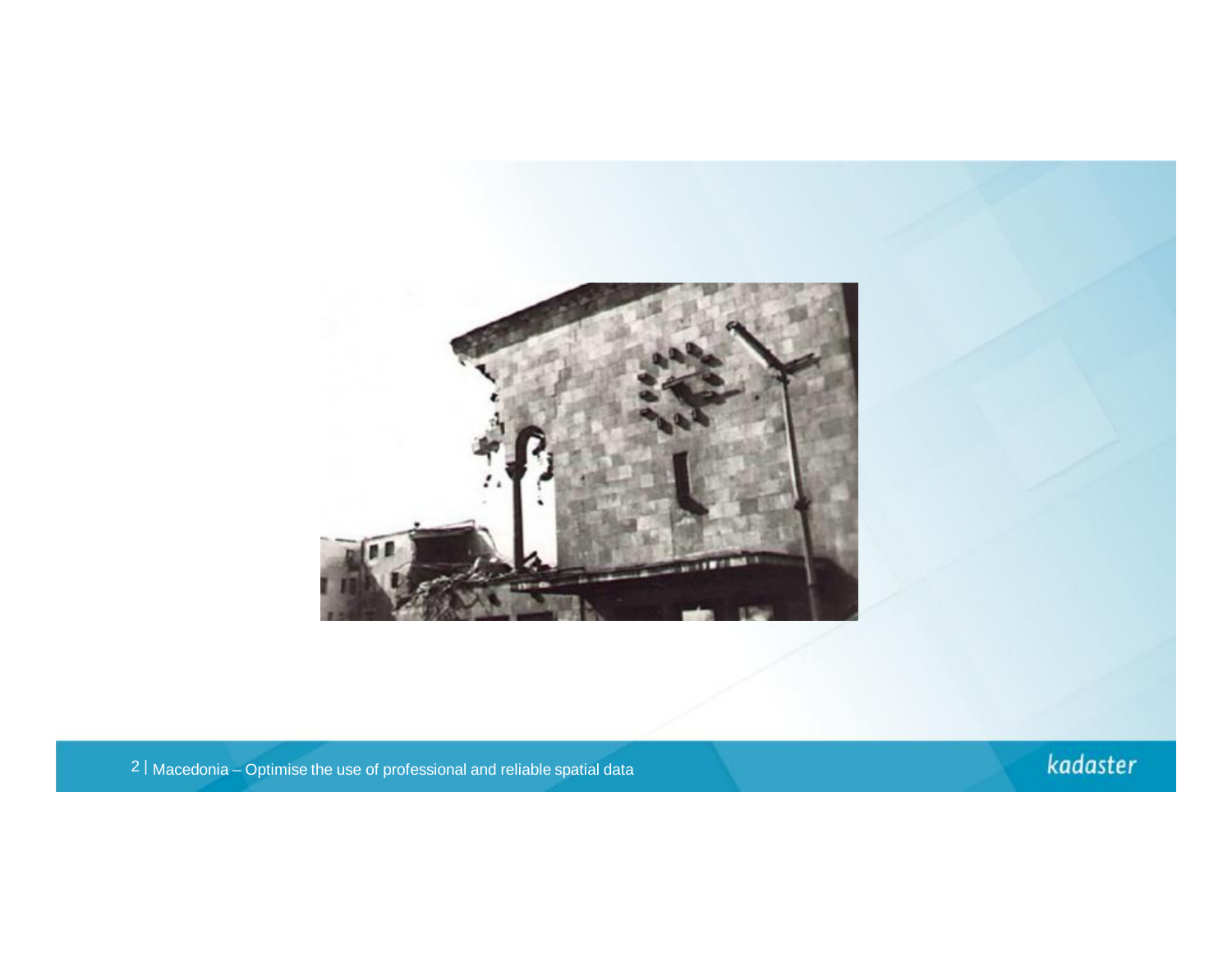## **Why NSDI ?**



3 | Macedonia – Optimise the use of professional and reliable spatial data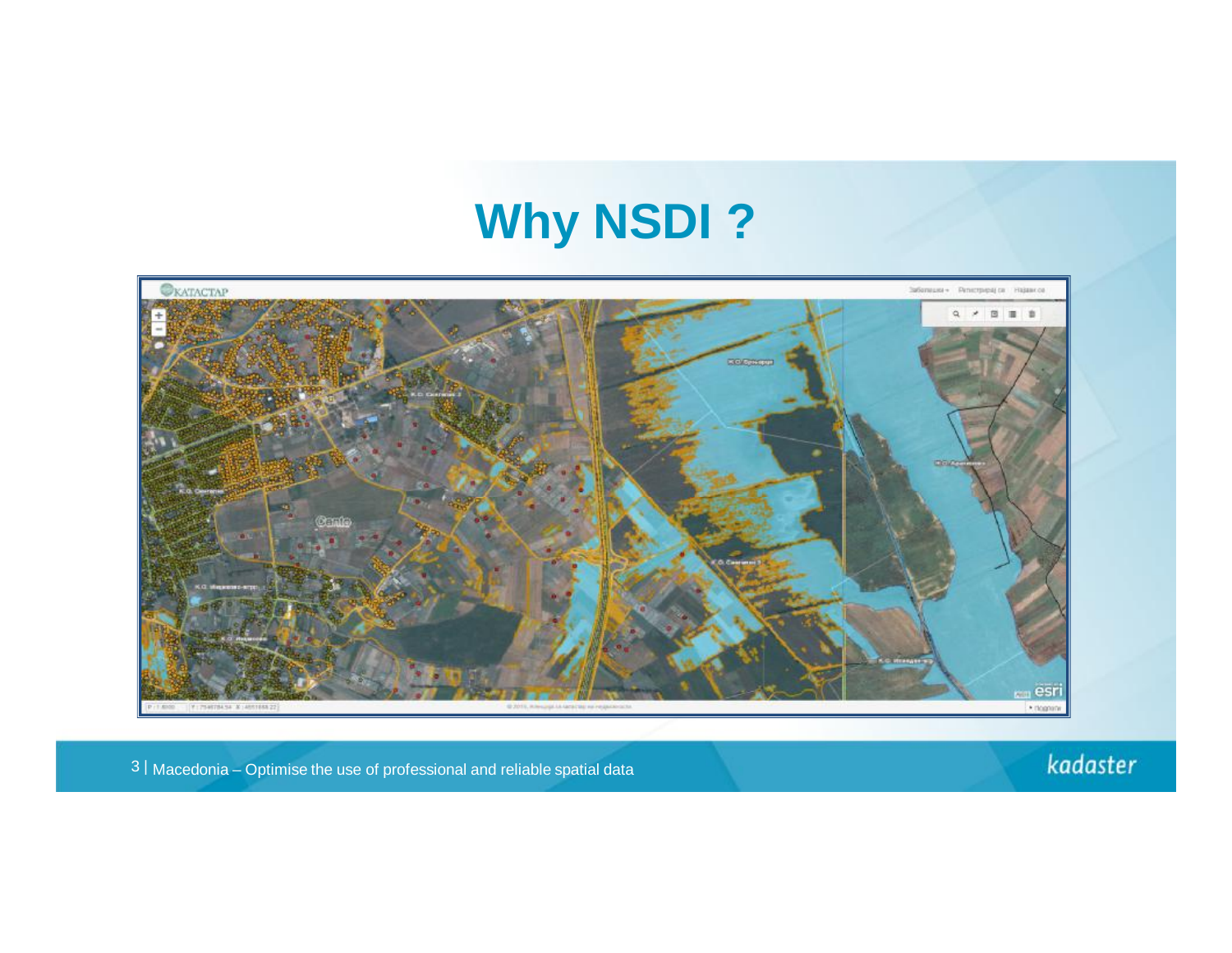## **NSDI Strategy**

#### Current strategy 3 years ago realised



4 | Macedonia – Optimise the use of professional and reliable spatial data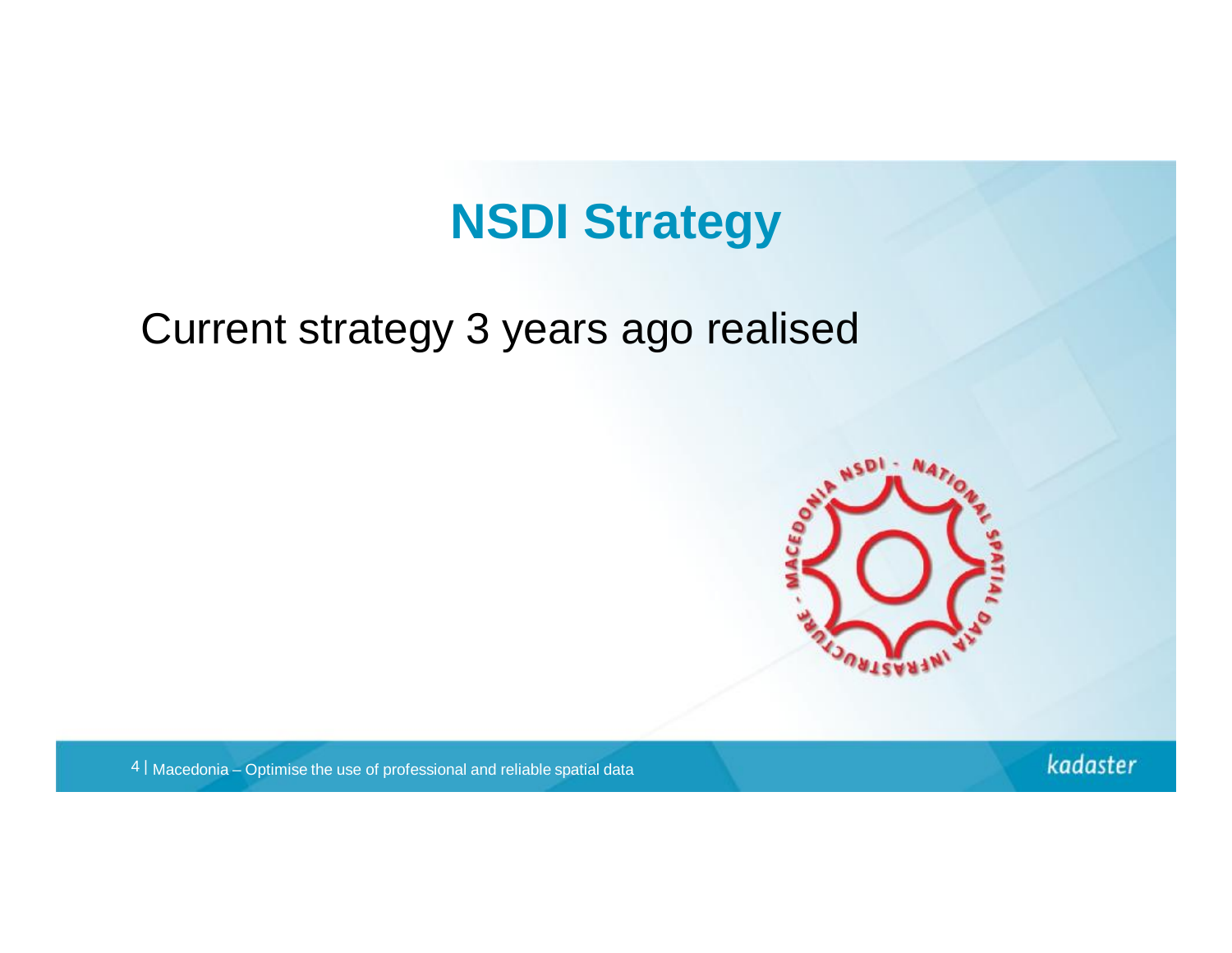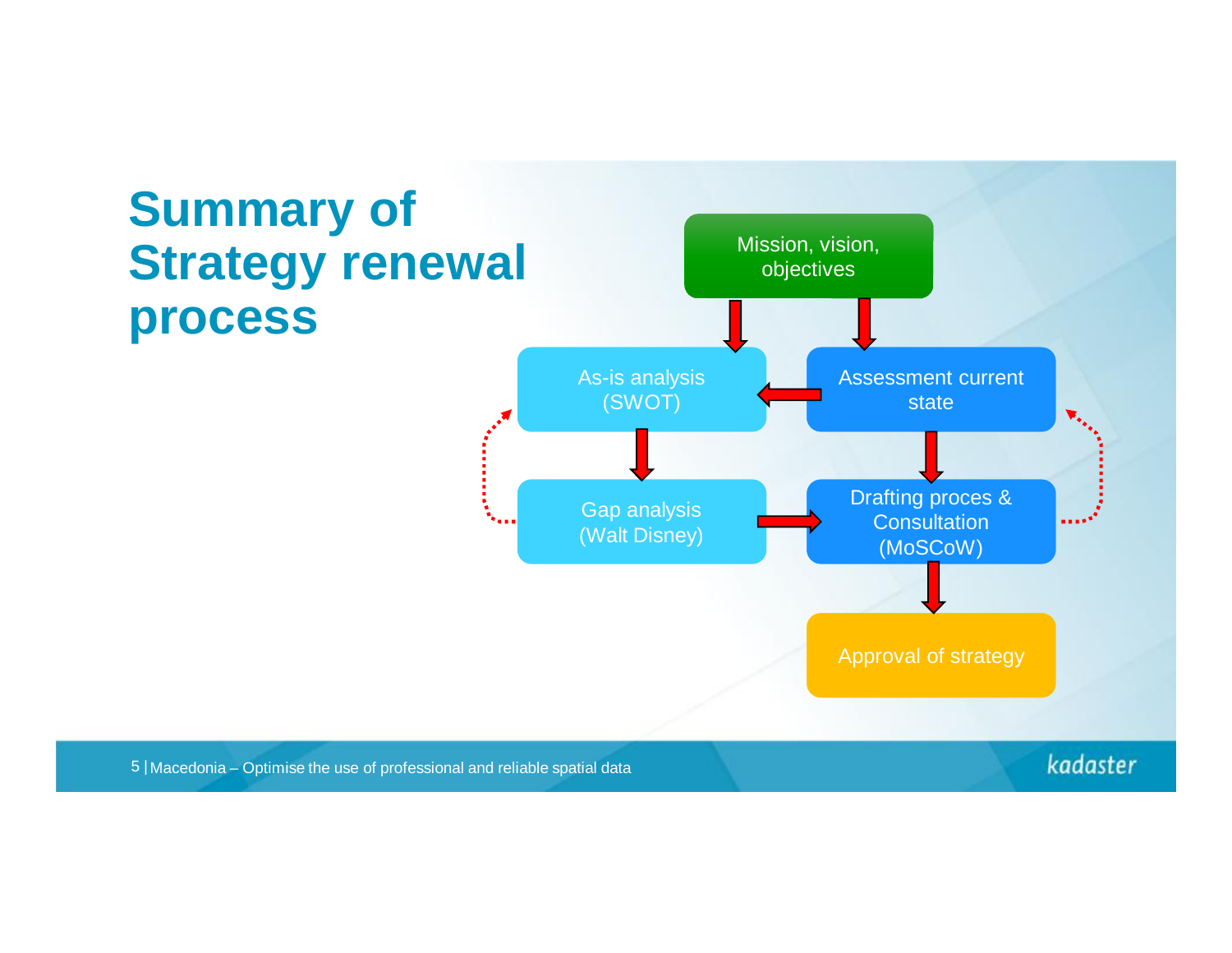## **The Vision ….**

"The Macedonian NSDI will facilitate the access, sharing, use and distribution of standardized spatial data / services in an efficient, effective and coordinated manner in order to meet the needs of the private and public sector and citizens, thus contributing to economic growth and sustainable development in the country."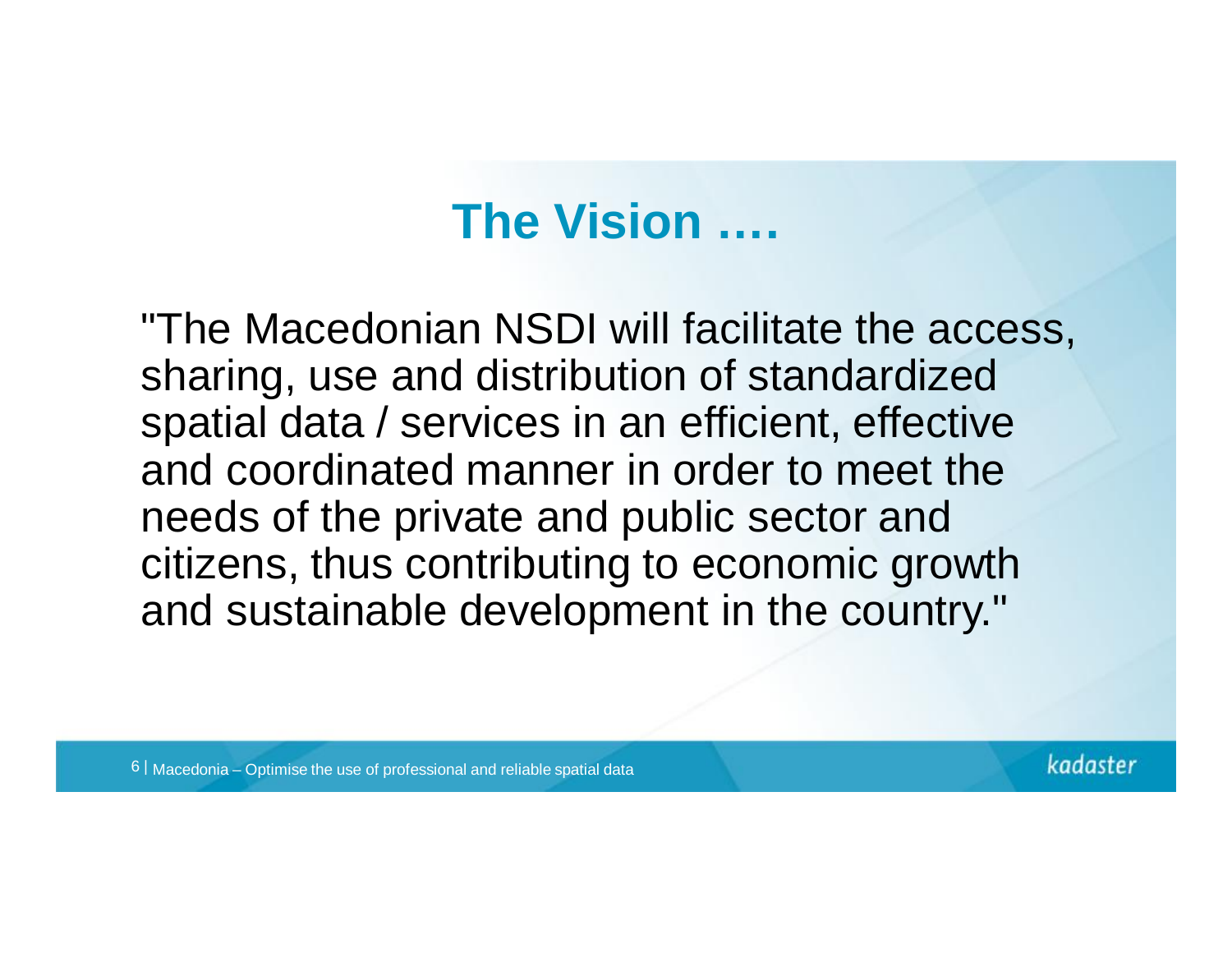#### **… and the mission**

"To establish a technological, institutional, legal and administrative framework for inter-organizational collaboration that will:

- Support e-Government,
- Integrate geo-information from different sources in one network,
- Avoid duplication of spatial data acquisition,
- Be in line with INSPIRE,
- Establish effective business processes,
- Meet the needs of the stakeholders and
- Promote the access, sharing, use and distribution of spatial data".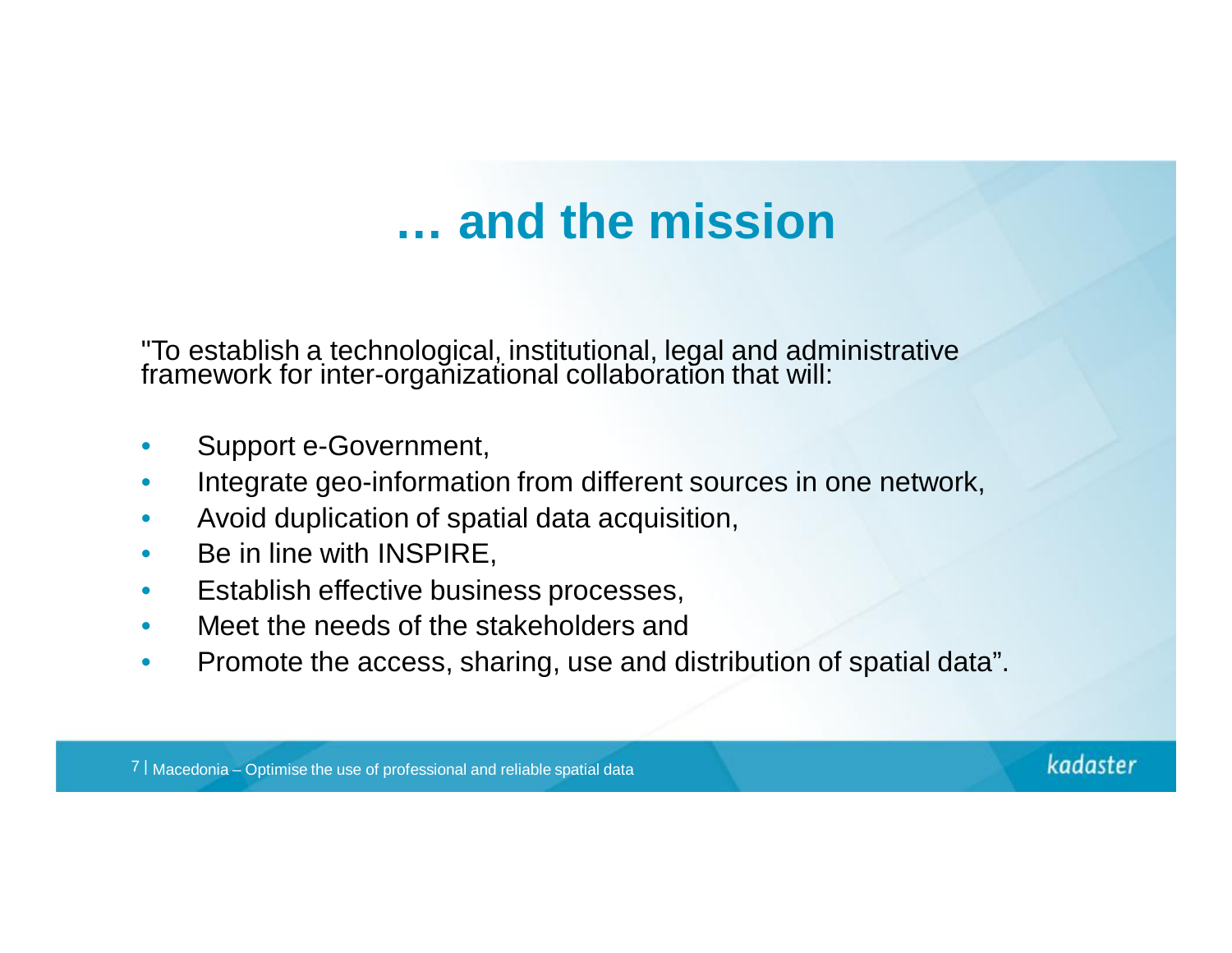

8 | Macedonia – Optimise the use of professional and reliable spatial data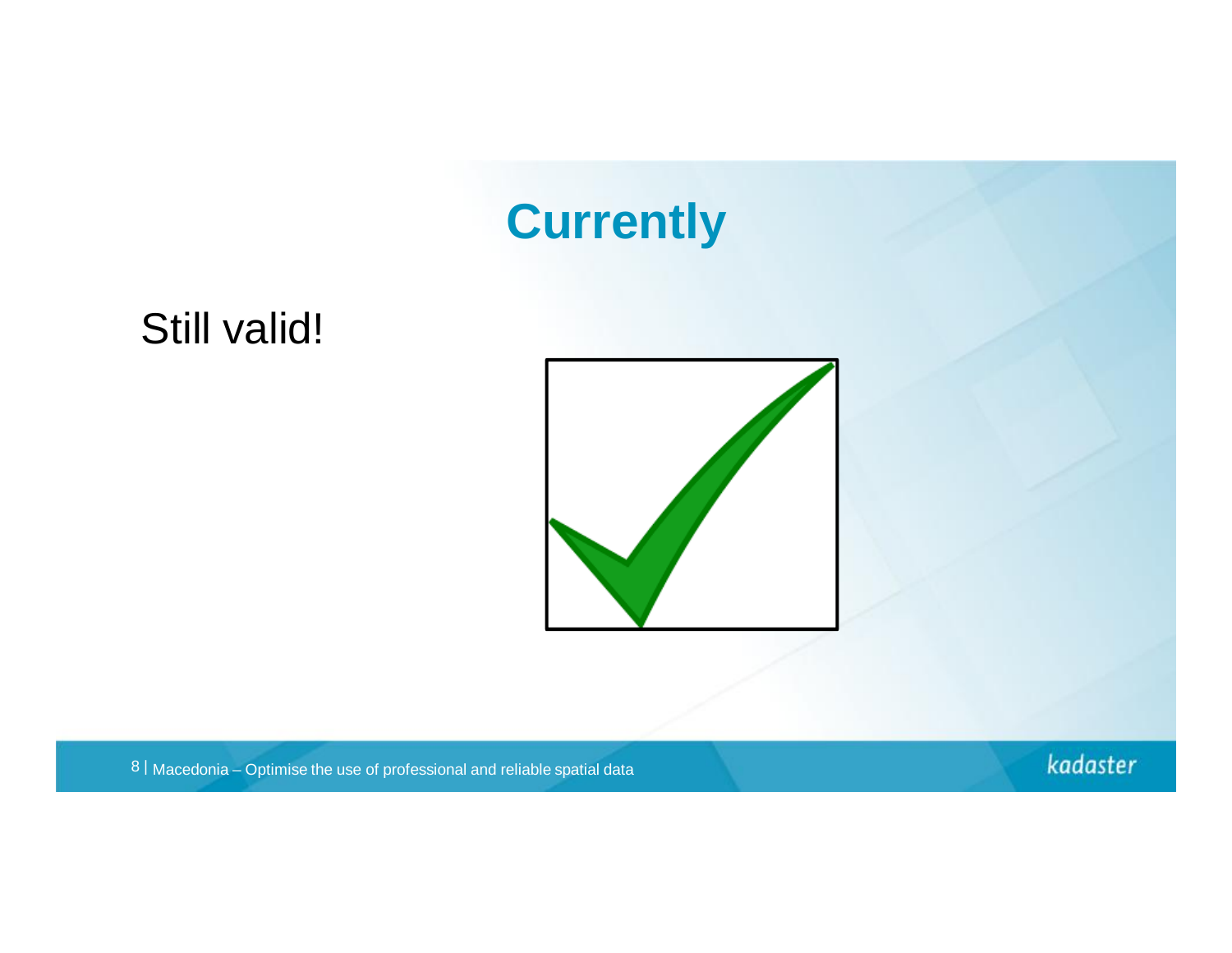#### **What is achieved?**



9 | Macedonia – Optimise the use of professional and reliable spatial data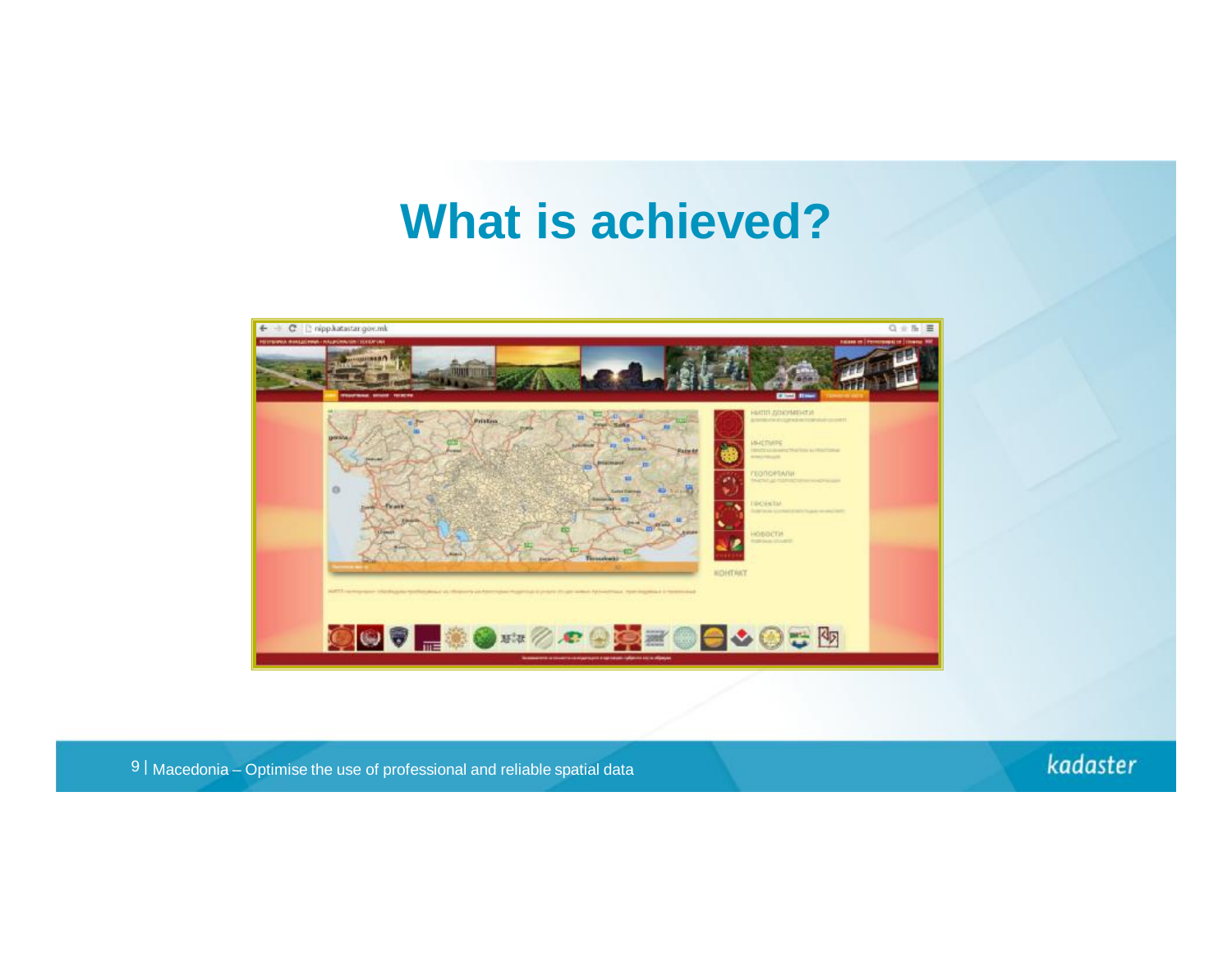#### **Current achievements assessed**



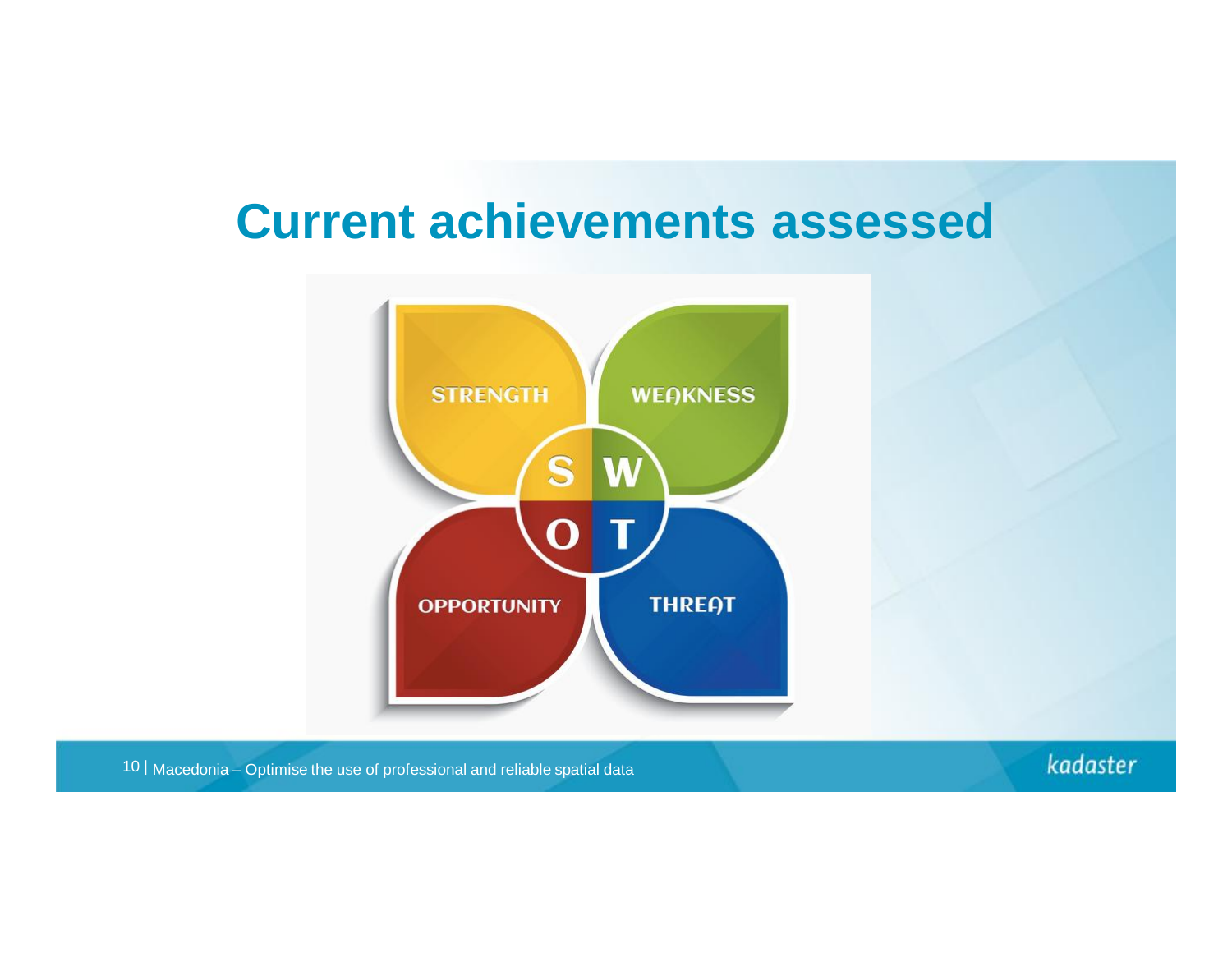## **Basic NSDI components**



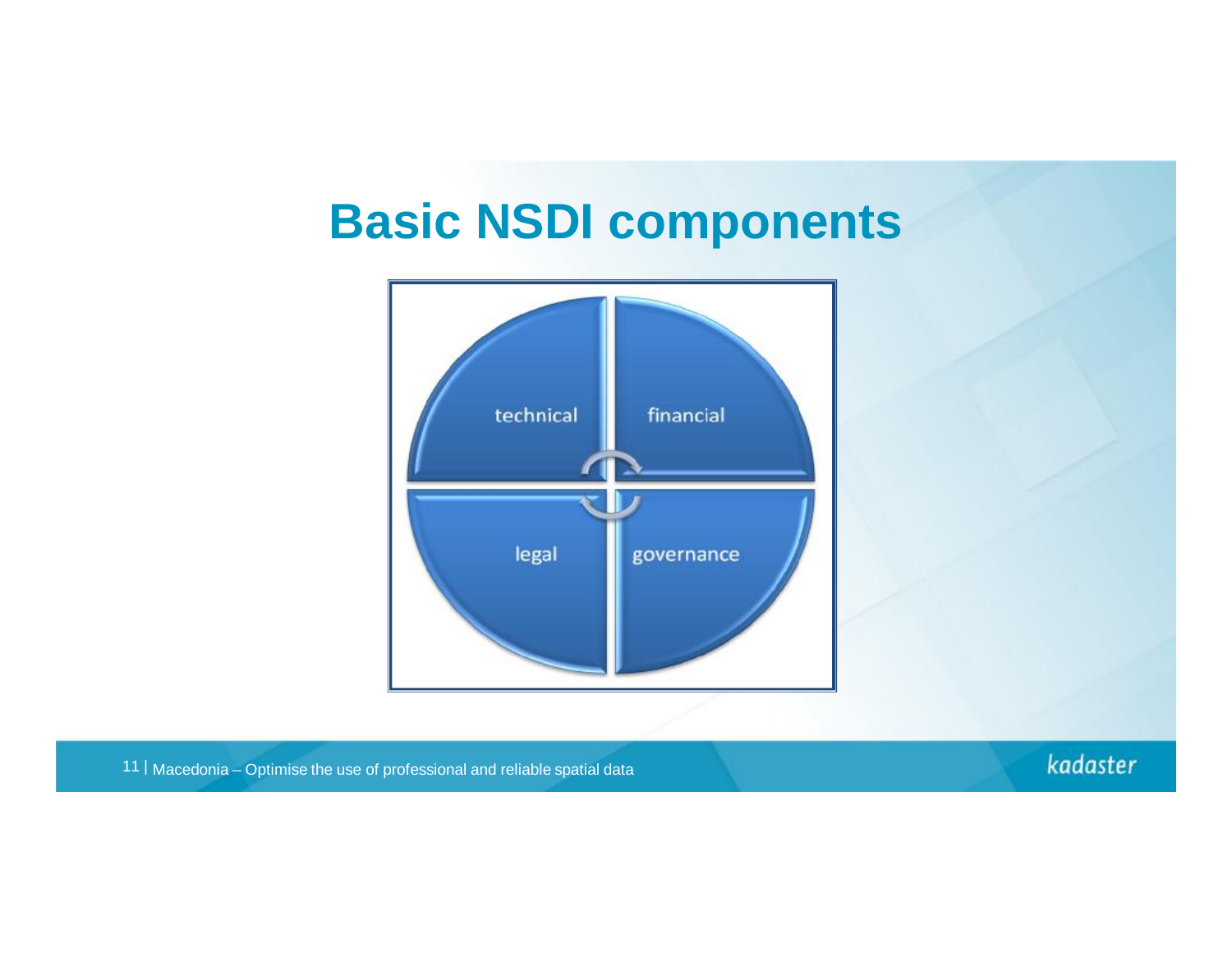## **Composition**

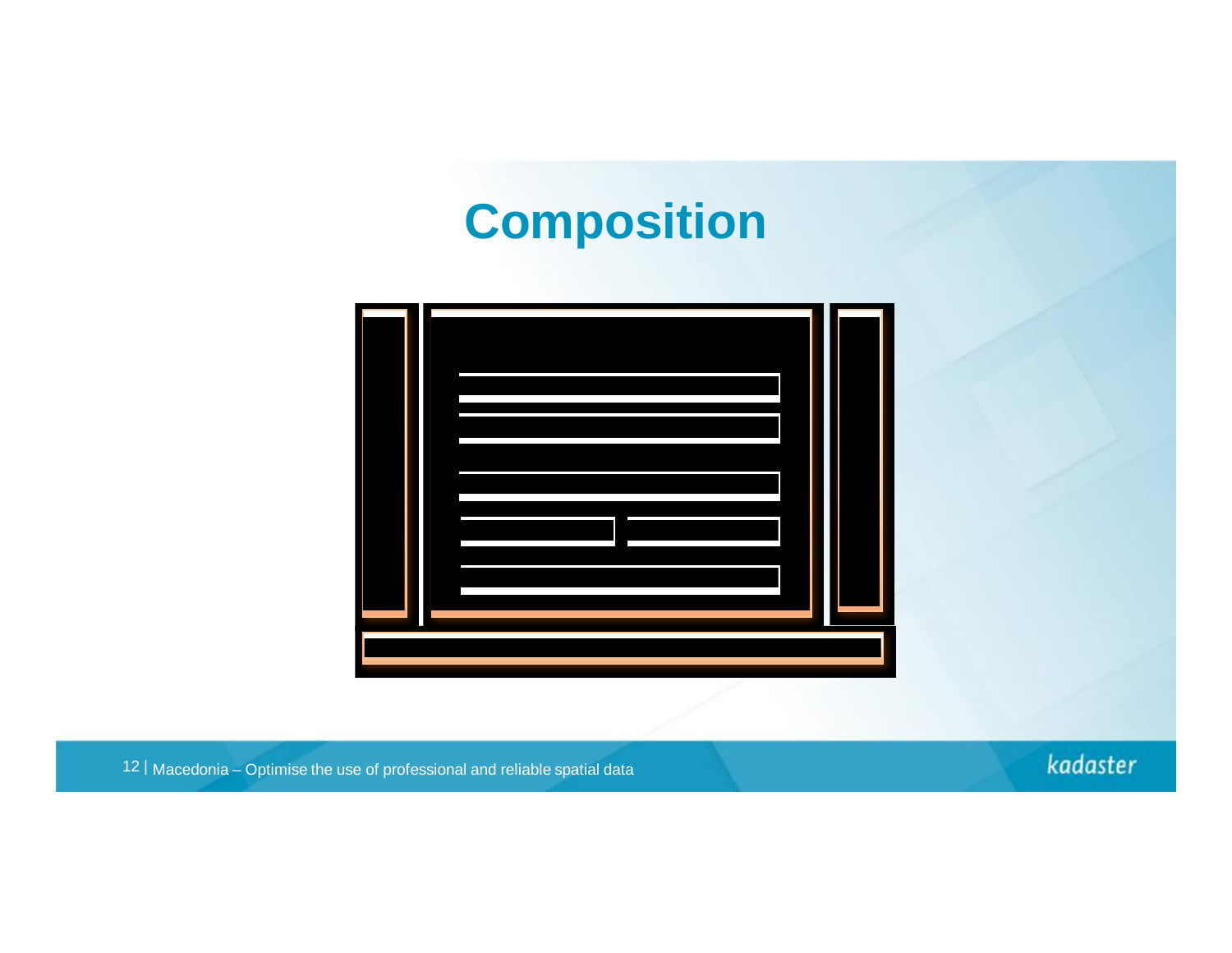## **Step 1: SWOT Analysis**



13 | Macedonia – Optimise the use of professional and reliable spatial data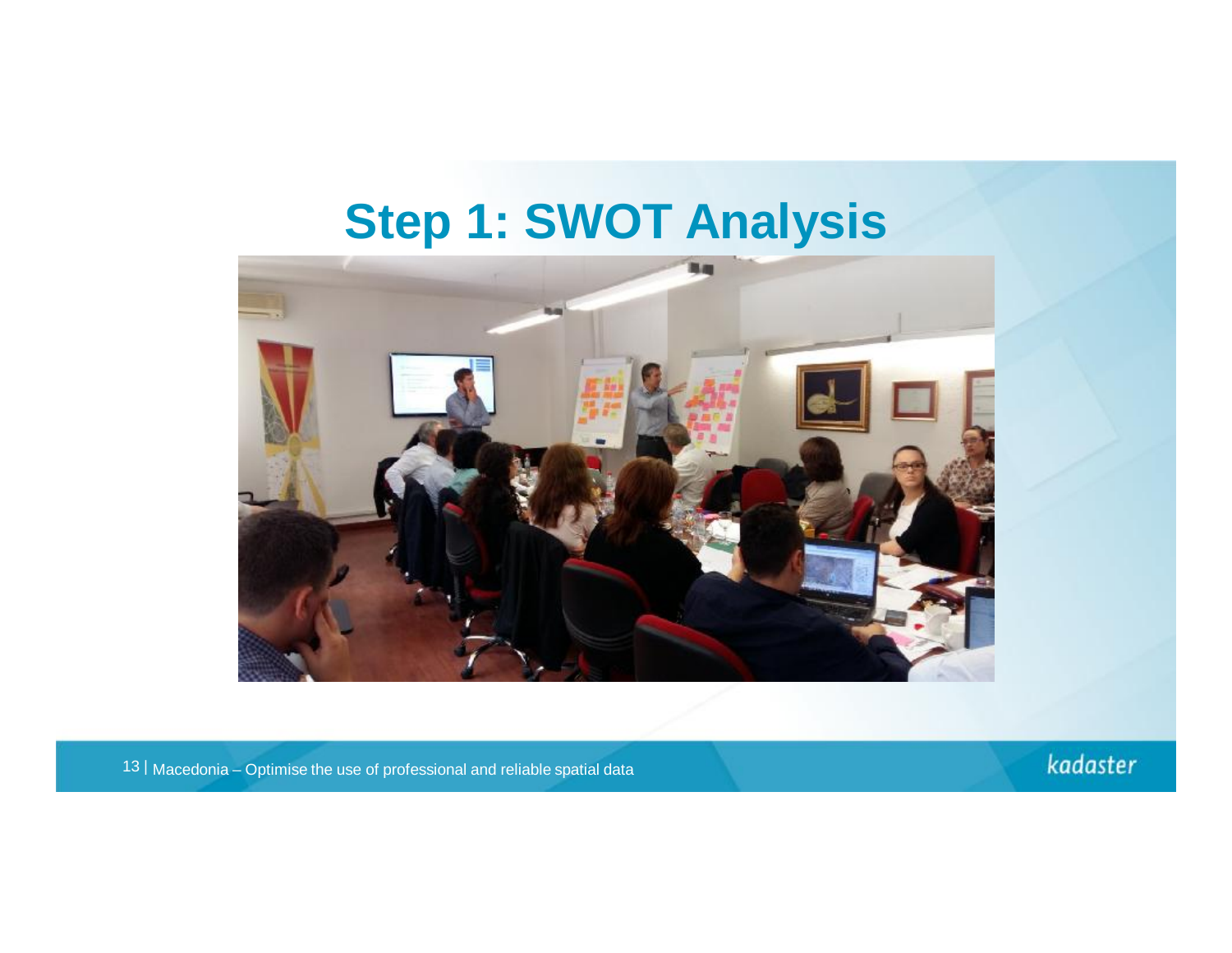

14 | Macedonia – Optimise the use of professional and reliable spatial data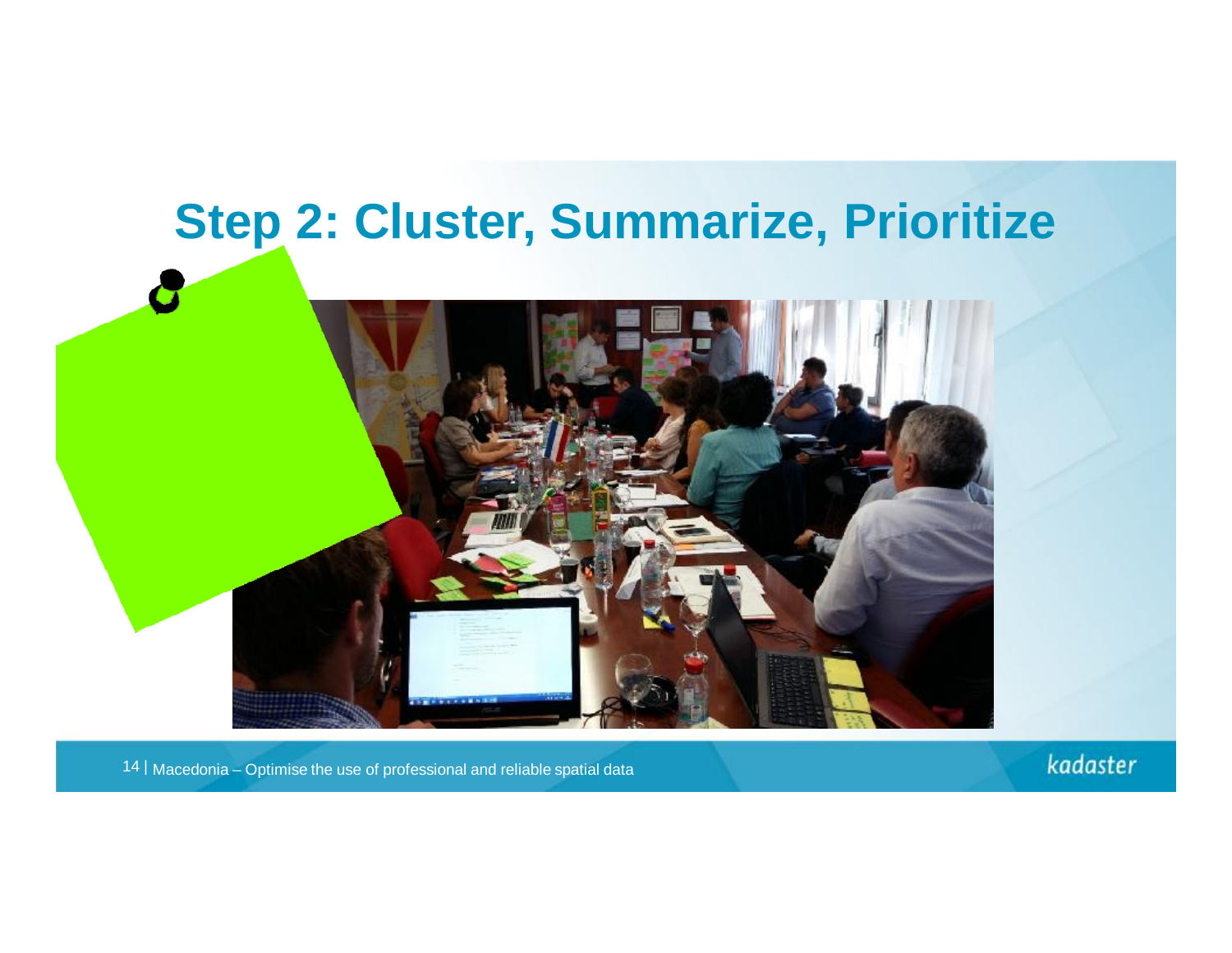## **Prioritize**

- Urgent need for data by stakeholders
- Consistent on what is important (and what is less relevant)
- NSDI Law is strong and important
- Use best practices from other countries
- Urgent need for capacity building
- Clarification on licensing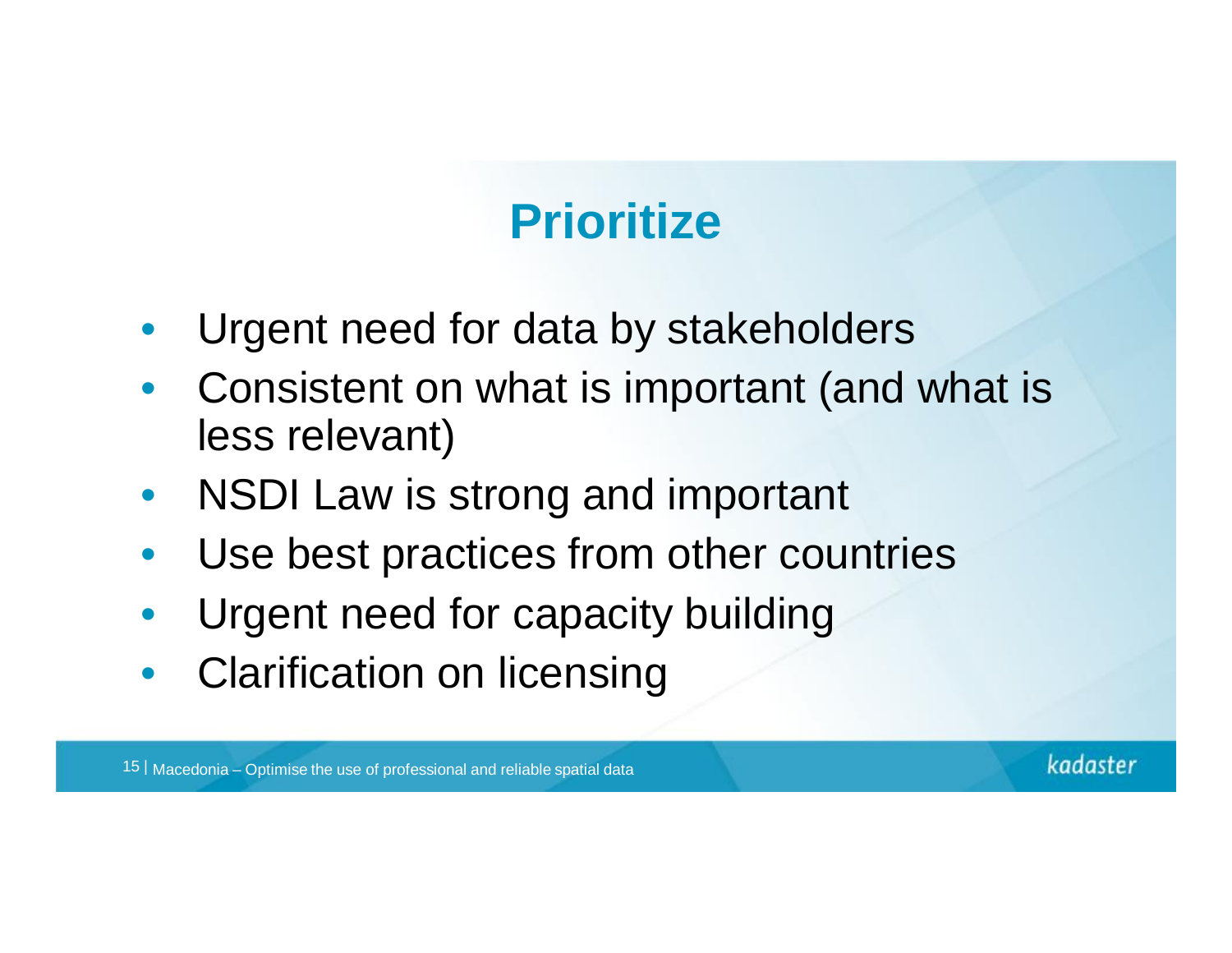## **Step 3: Select a topic & Pitch**



16 | Macedonia – Optimise the use of professional and reliable spatial data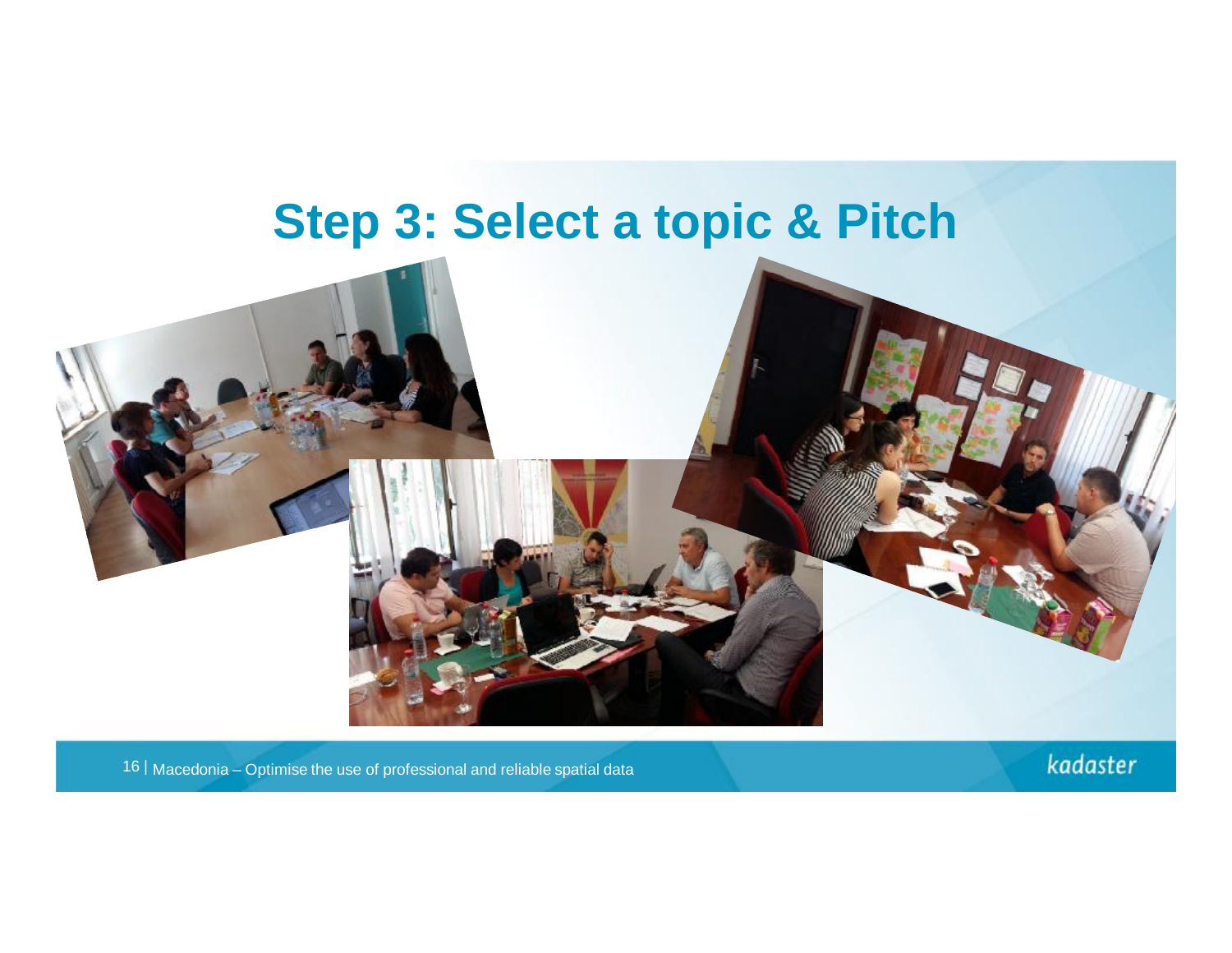## **Disney approach**

- Pitch the idea/proposal
- Receive positive feedback
- Receive negative feedback
- Improve the idea/proposal



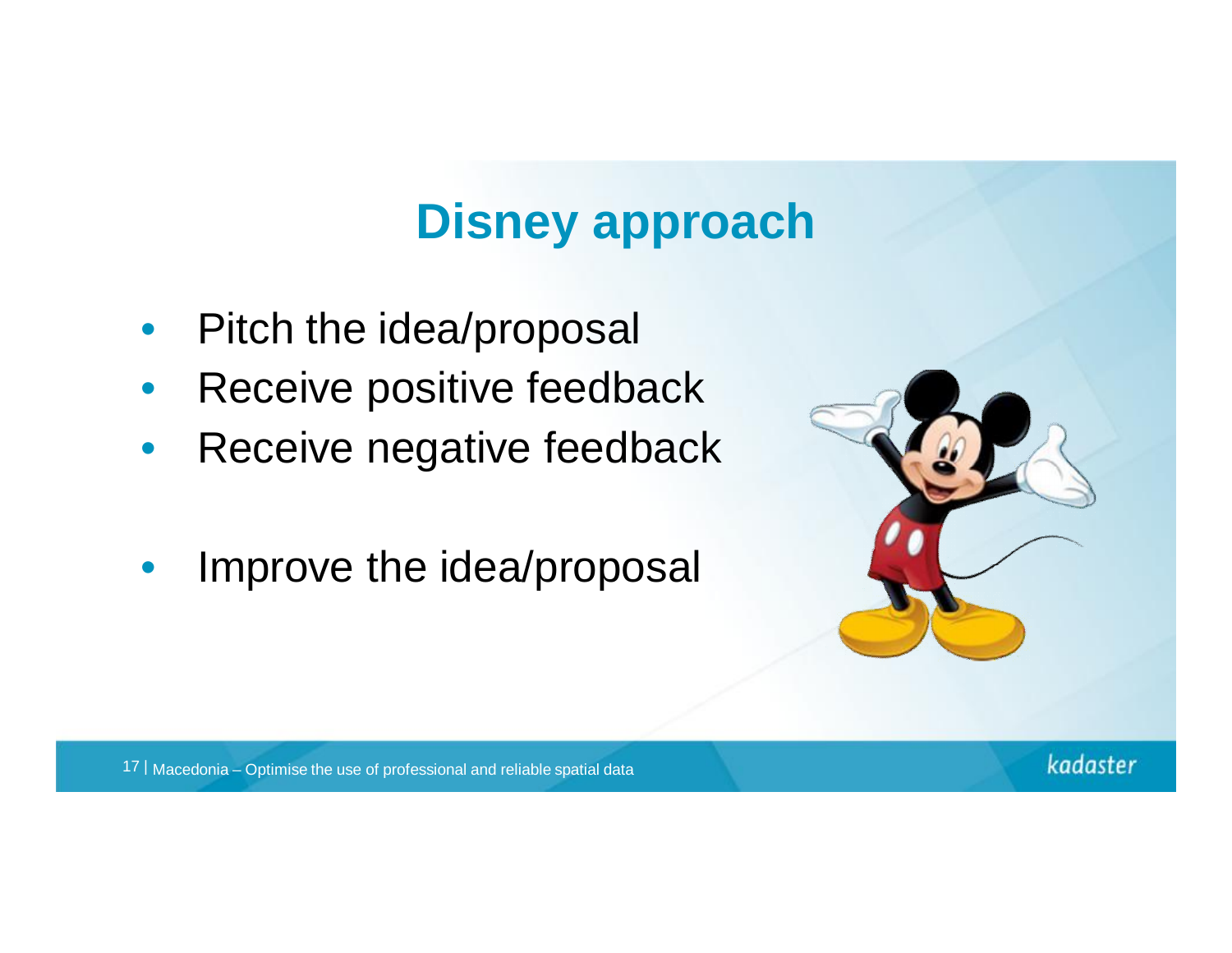### **Pitches**

Financial Working Group Government Support Legal Working Group Licensing Government & Capacity Building Working Group Awareness Raising Technical Working Group 1. Maintenance and update of data 2. Infrastructure 3. Geoportal

18 | Macedonia – Optimise the use of professional and reliable spatial data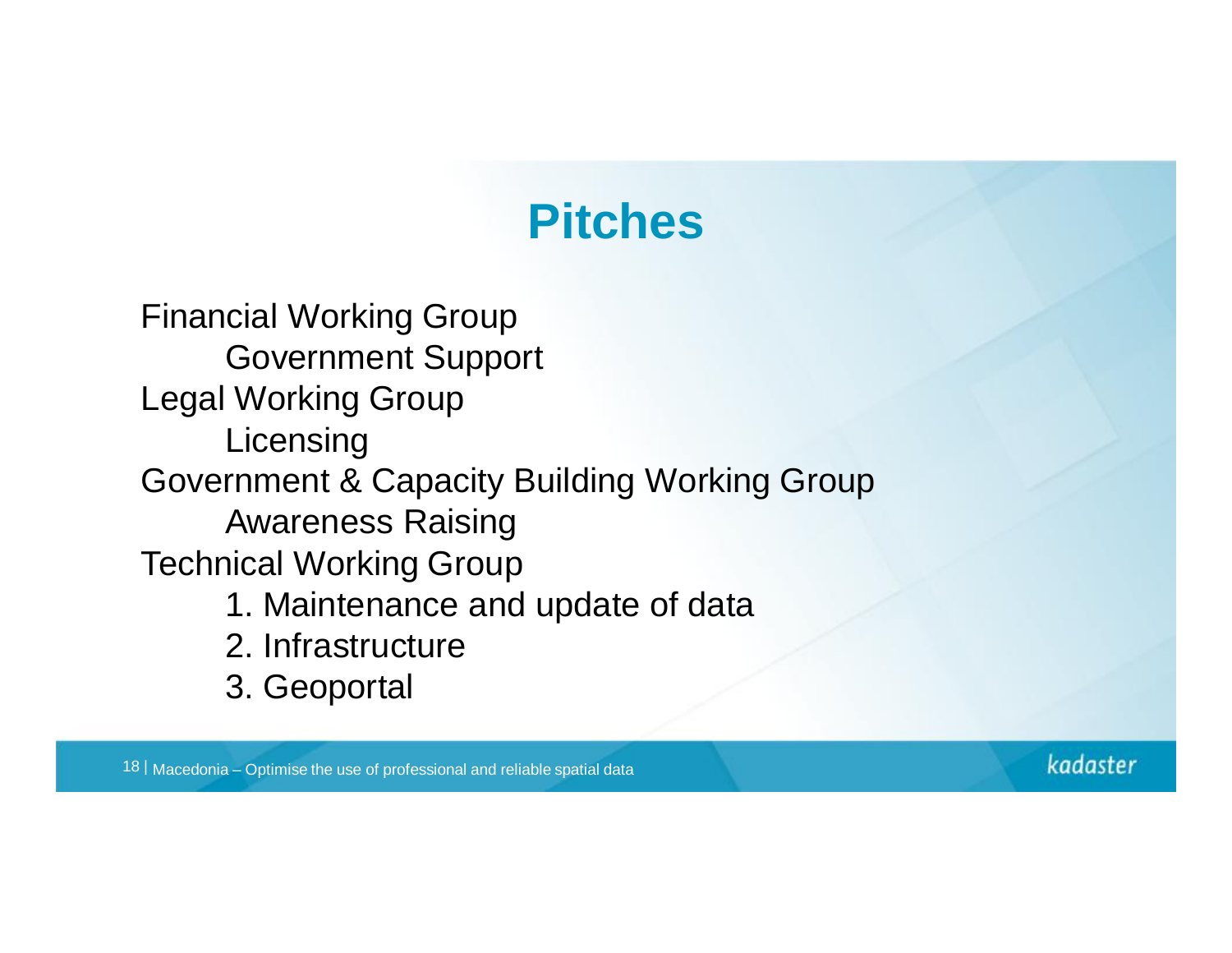#### **Stakeholders workshop**



19 | Macedonia – Optimise the use of professional and reliable spatial data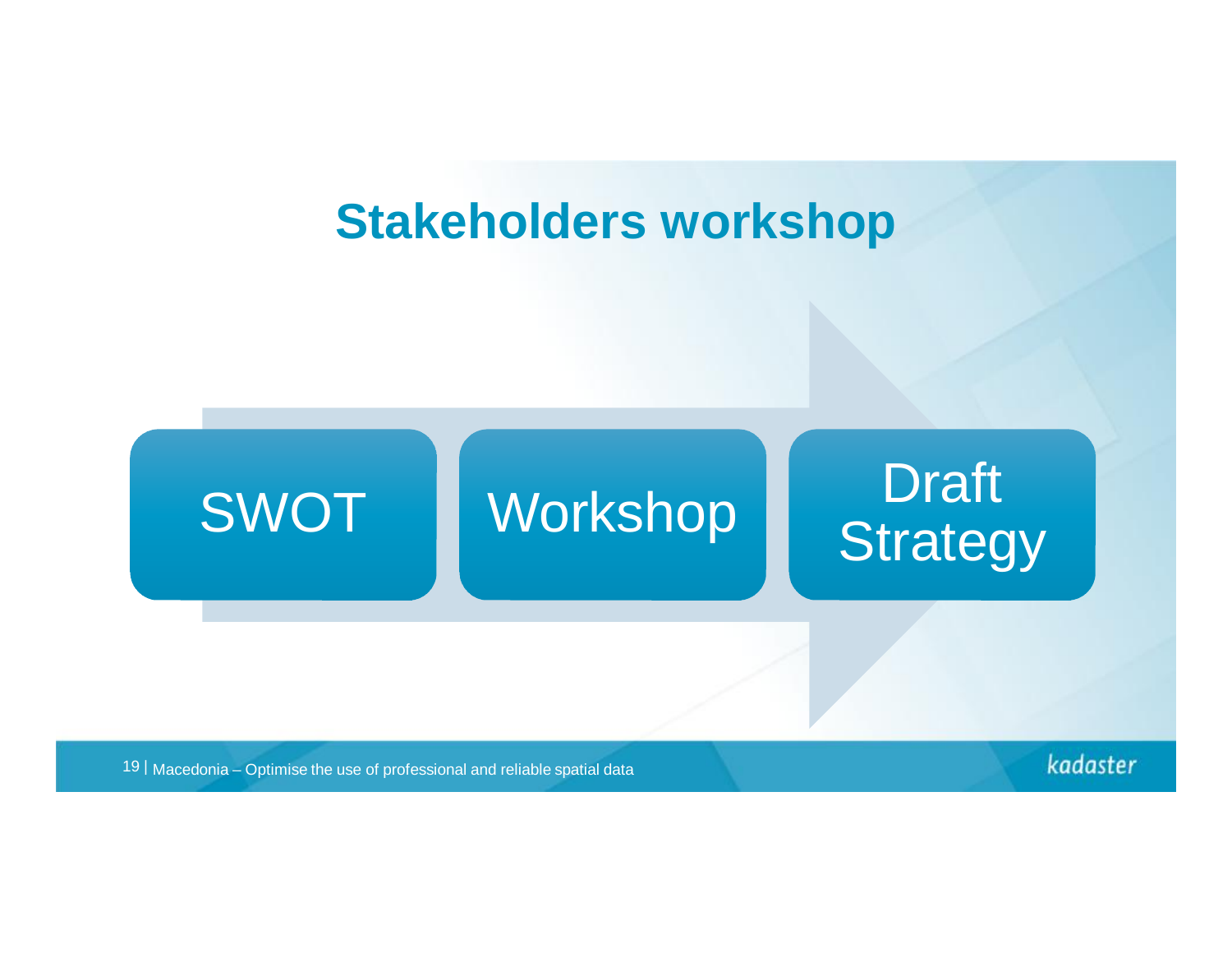## **Results of the Workshop**

- Round tables were very effective
- Stakeholders agreed in general with the strategic goals from SWOT
- Good additional recommendations on the 'how'
- Agreement on sense of urgency to prioritize NSDI
- Initiatives to collaborate more between NSDI stakeholders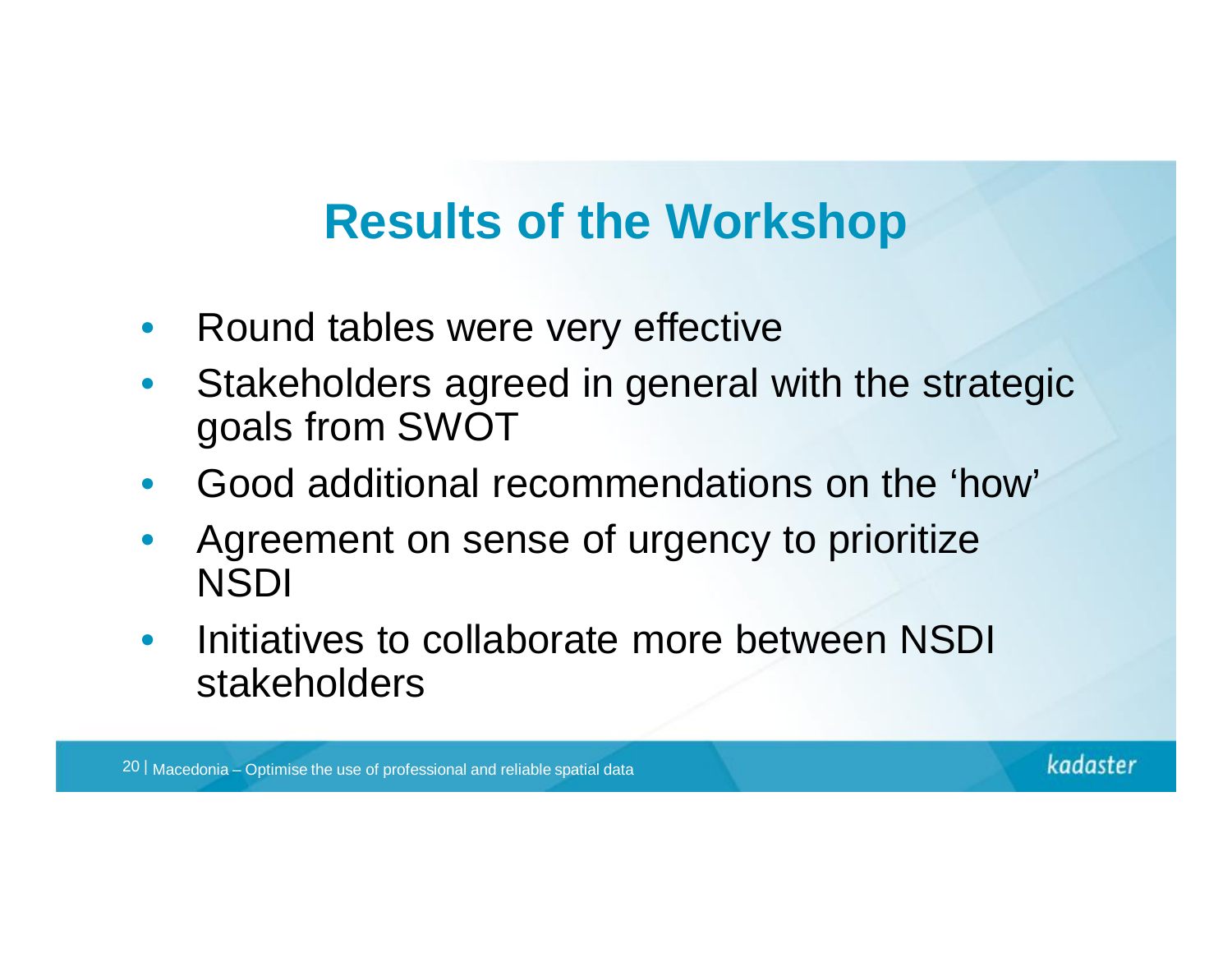## **The NSDI Council**



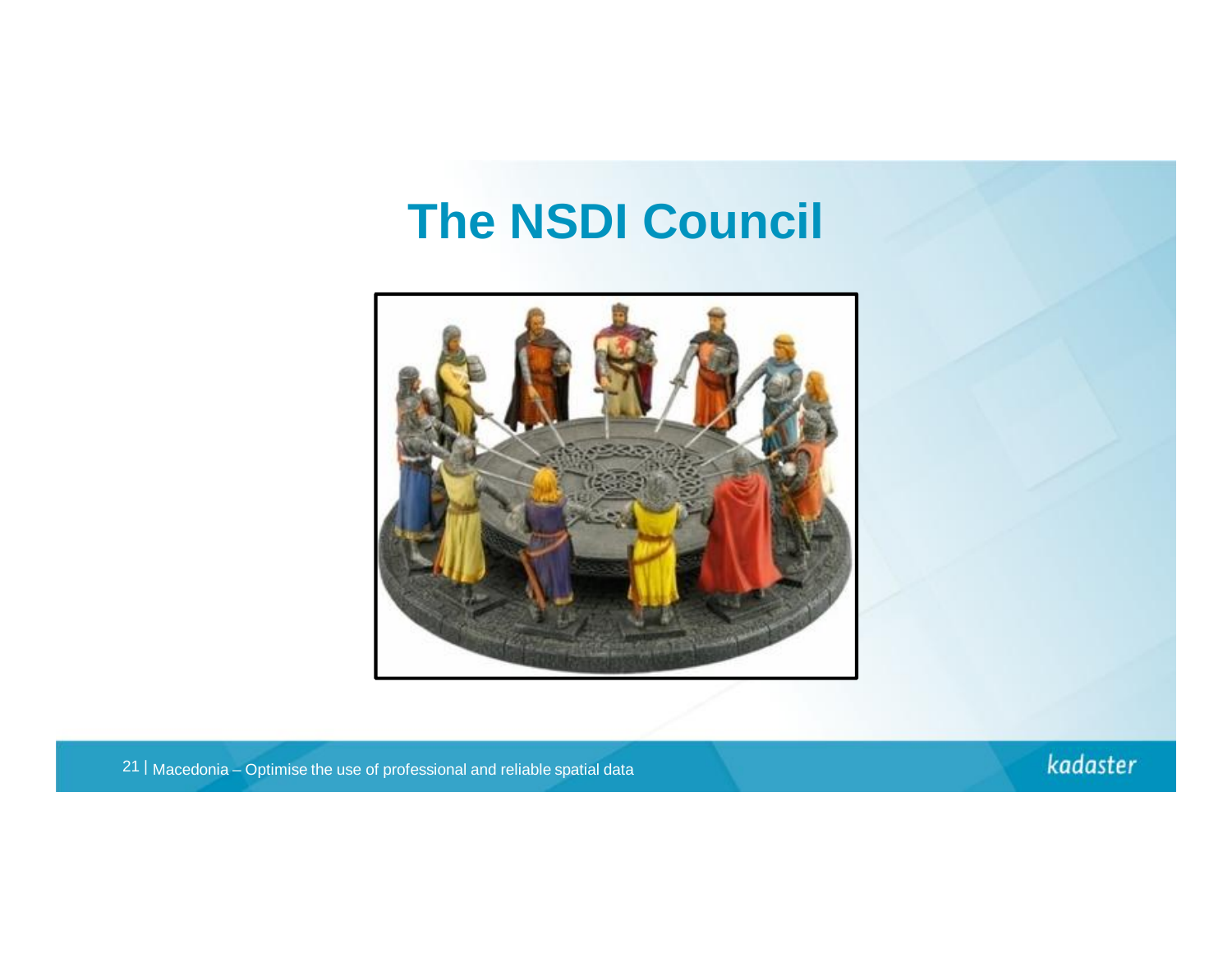## **.. in practice**





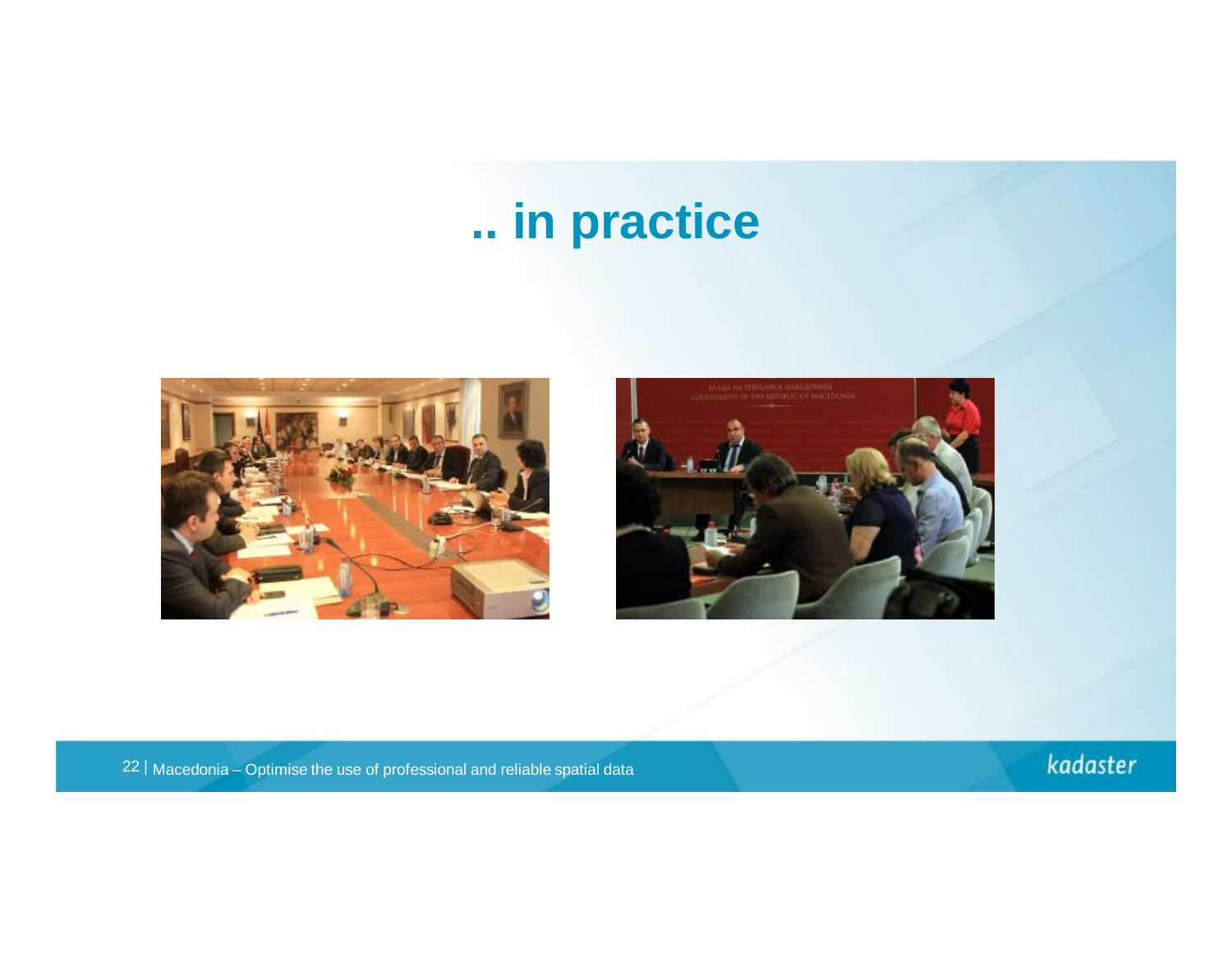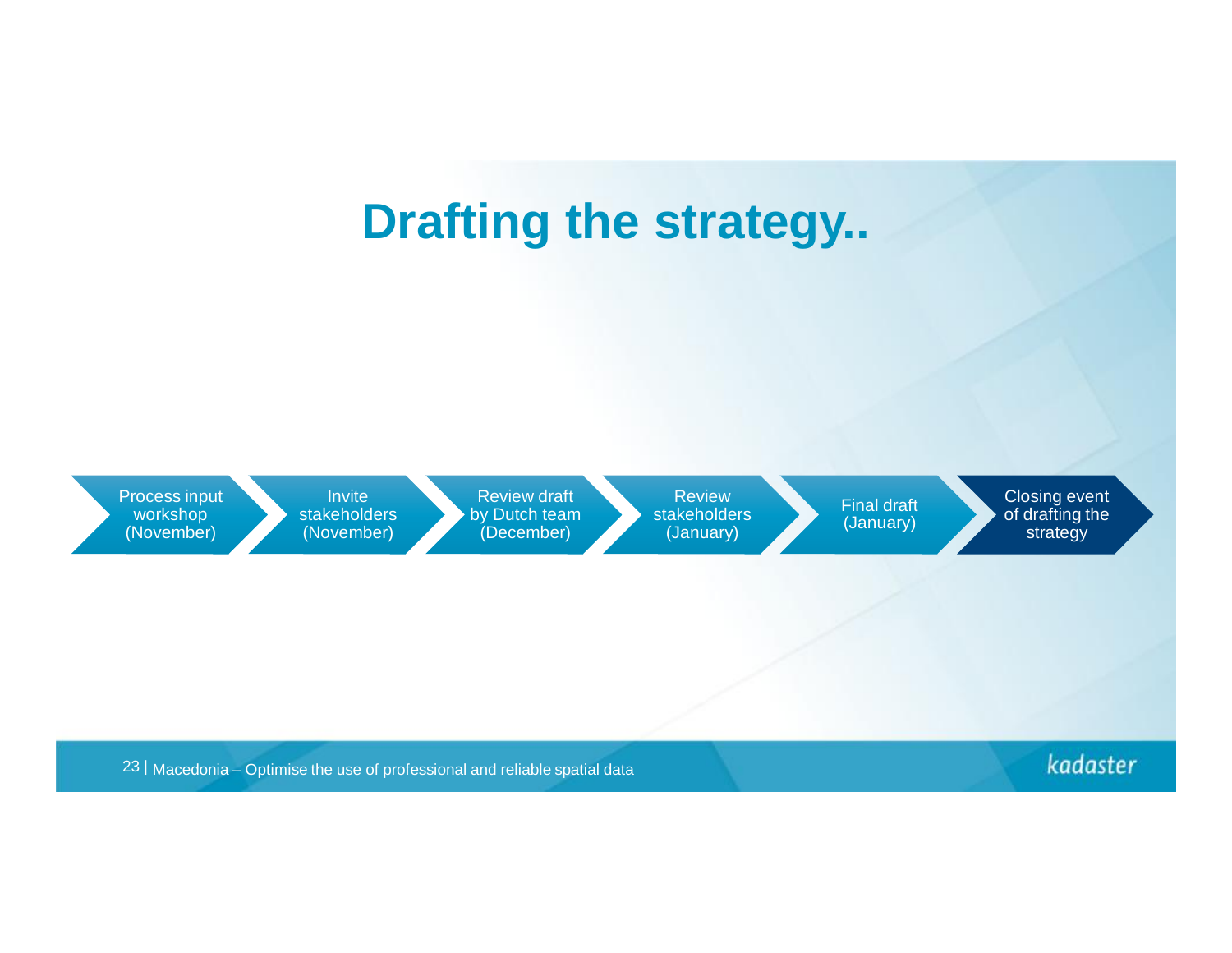## **Need of urgency?**

Why?

- Identify the need
- **Prioritize**
- Plan (split up in phases)
- Mutual understanding & agreement



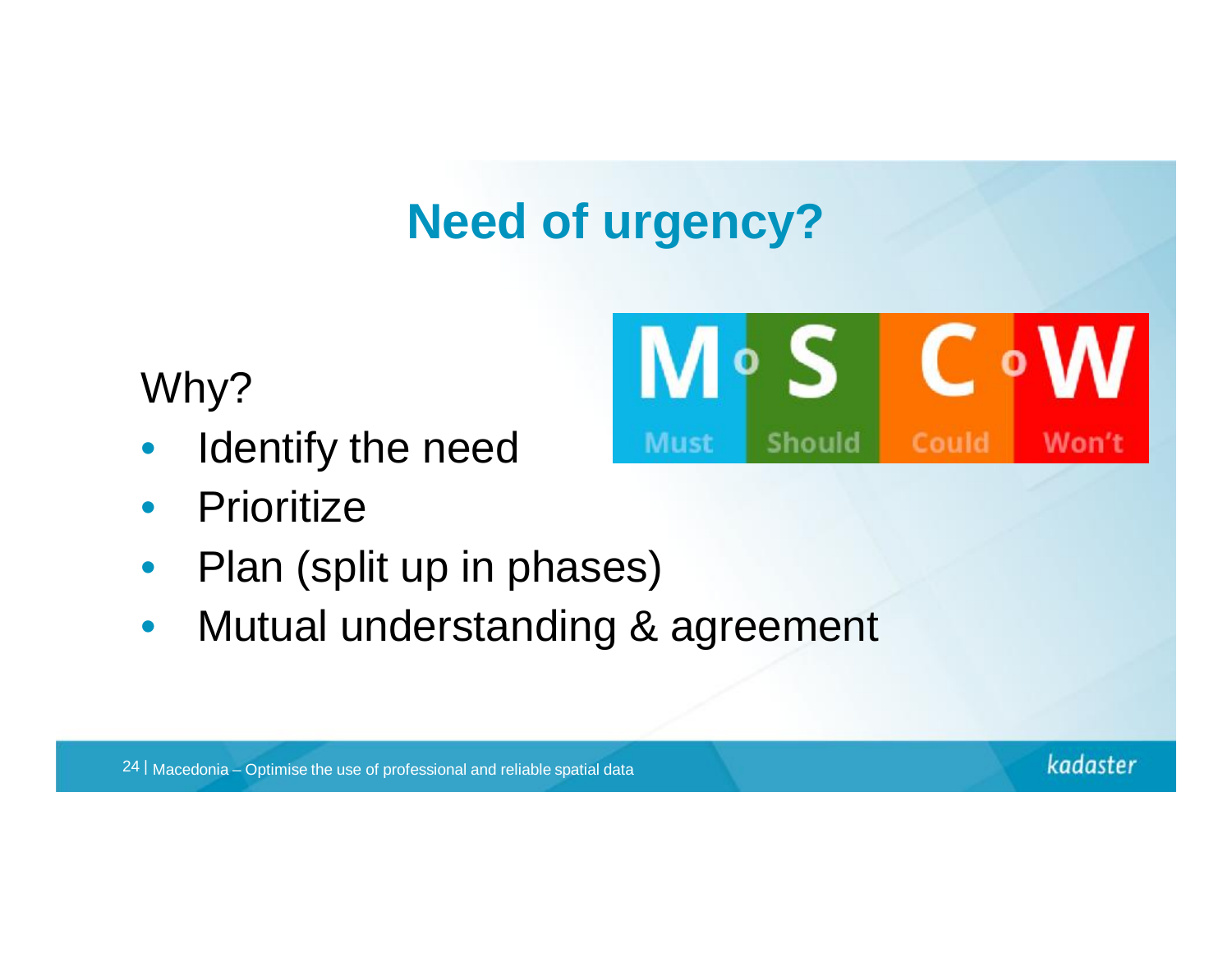## **Challenges based on MoSCoW**

- Differentiate cost for development and maintenance
- Break-down of activities to understand better
- Spread of the budget over the 3 years
- Allocate who is accountable for what budget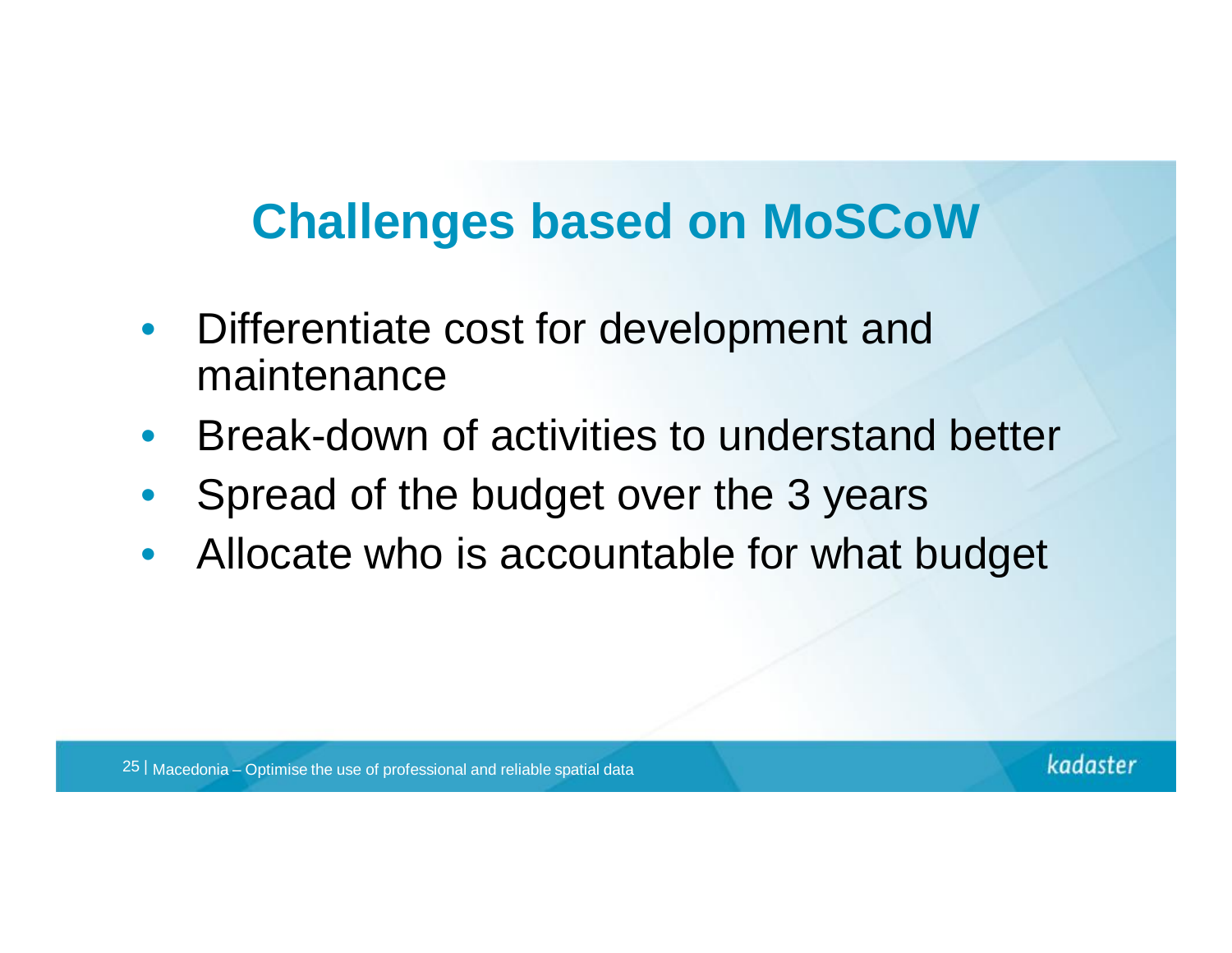## **Next steps**

- Strategy including strategic financial plan approved by government
- Implementation plan (3 years)
	- (use MoSCoW)
- Approval implementation plan by NSDI council (yearly)
- Yearly evaluation (what is the progress)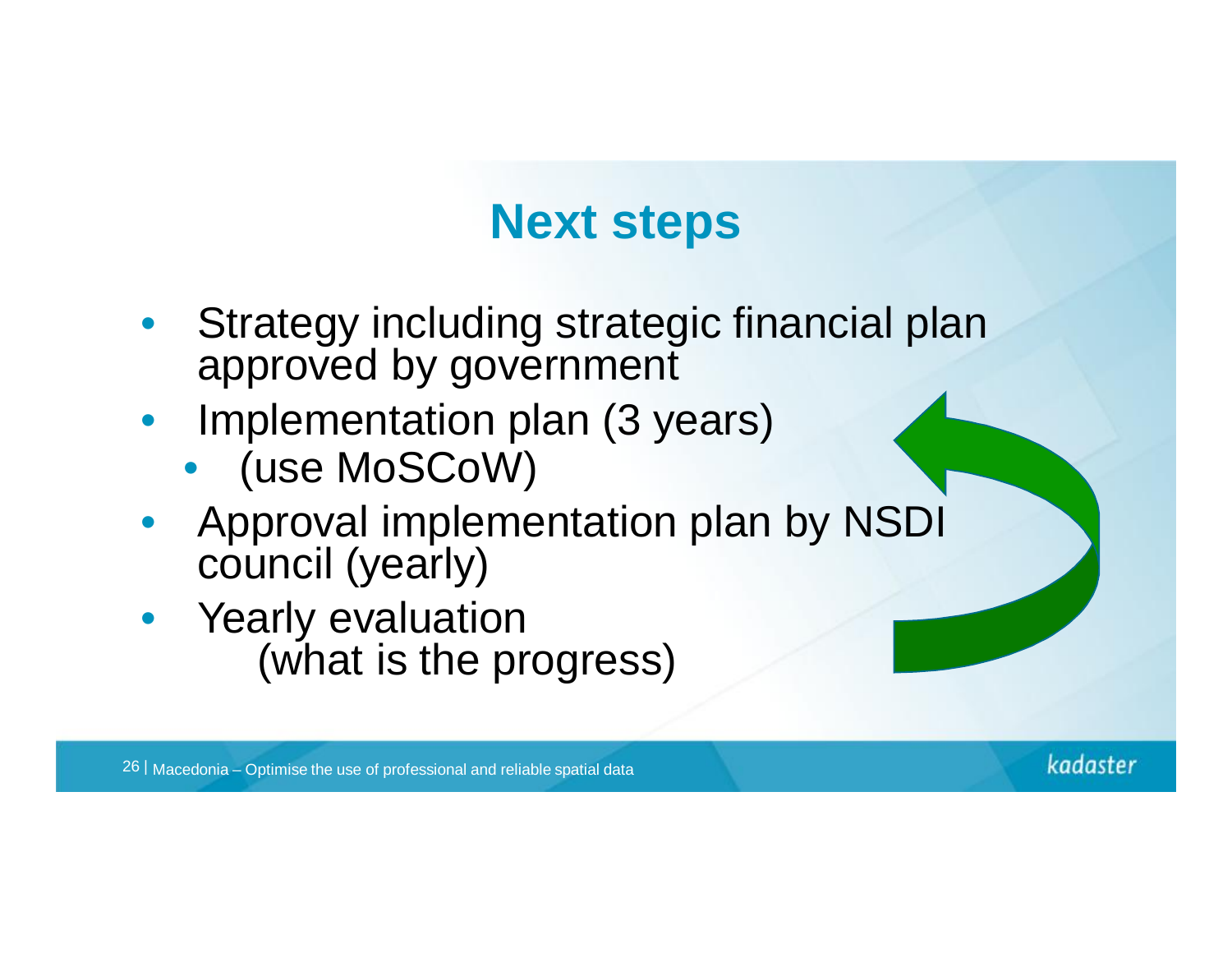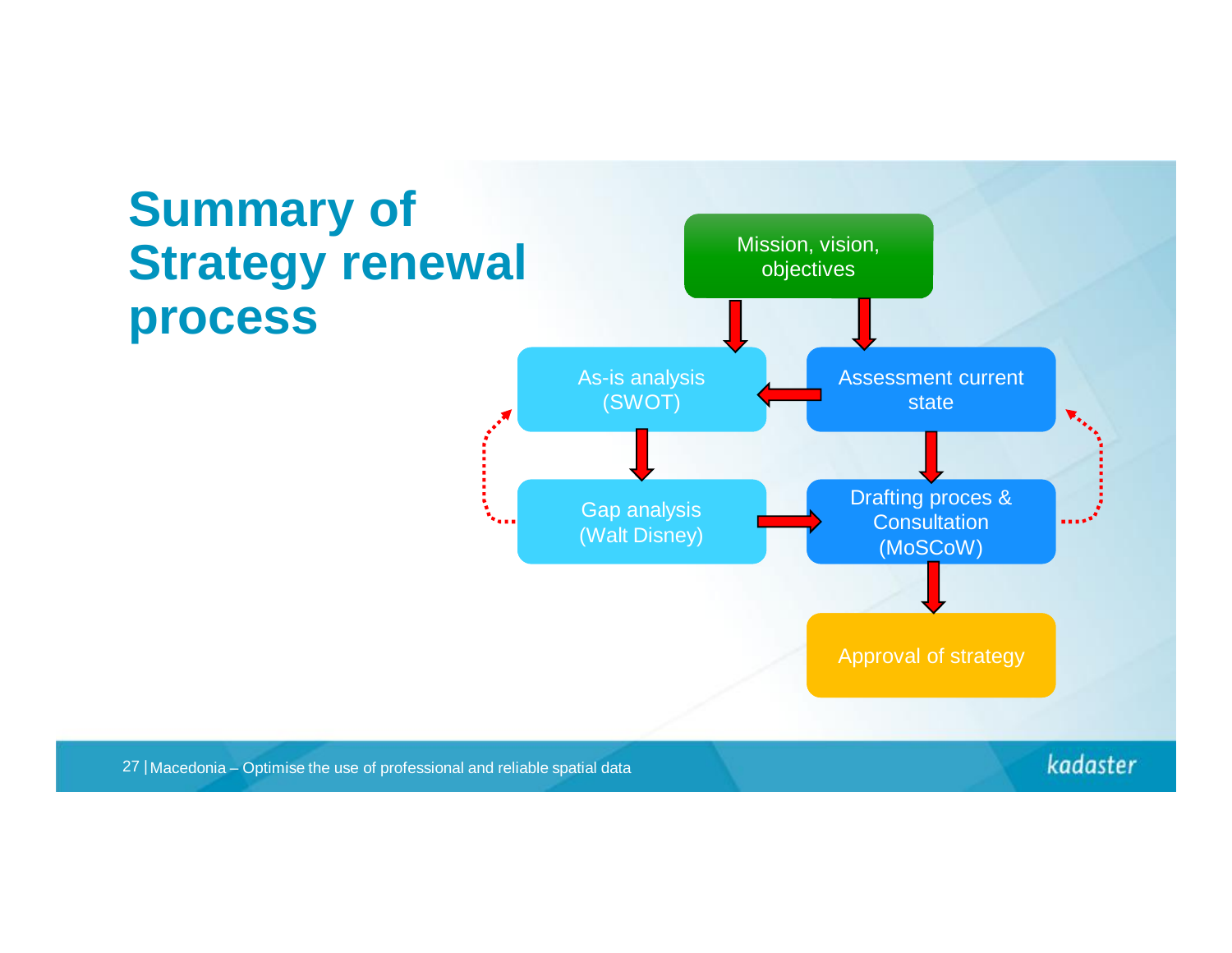## **NSDI outlook**

Macedonia achievements

- More progress after 3 years than in the **Netherlands**
- Well established Geo Portal
- Future is looking promising

The future

- Increase content
- Focus on most important datasets
	- o Topographical map
	- o Background aerial ortho photo
	- o Buildings / Addresses
	- **Elevation data**
- Usage will increase
- VAR's will increase…